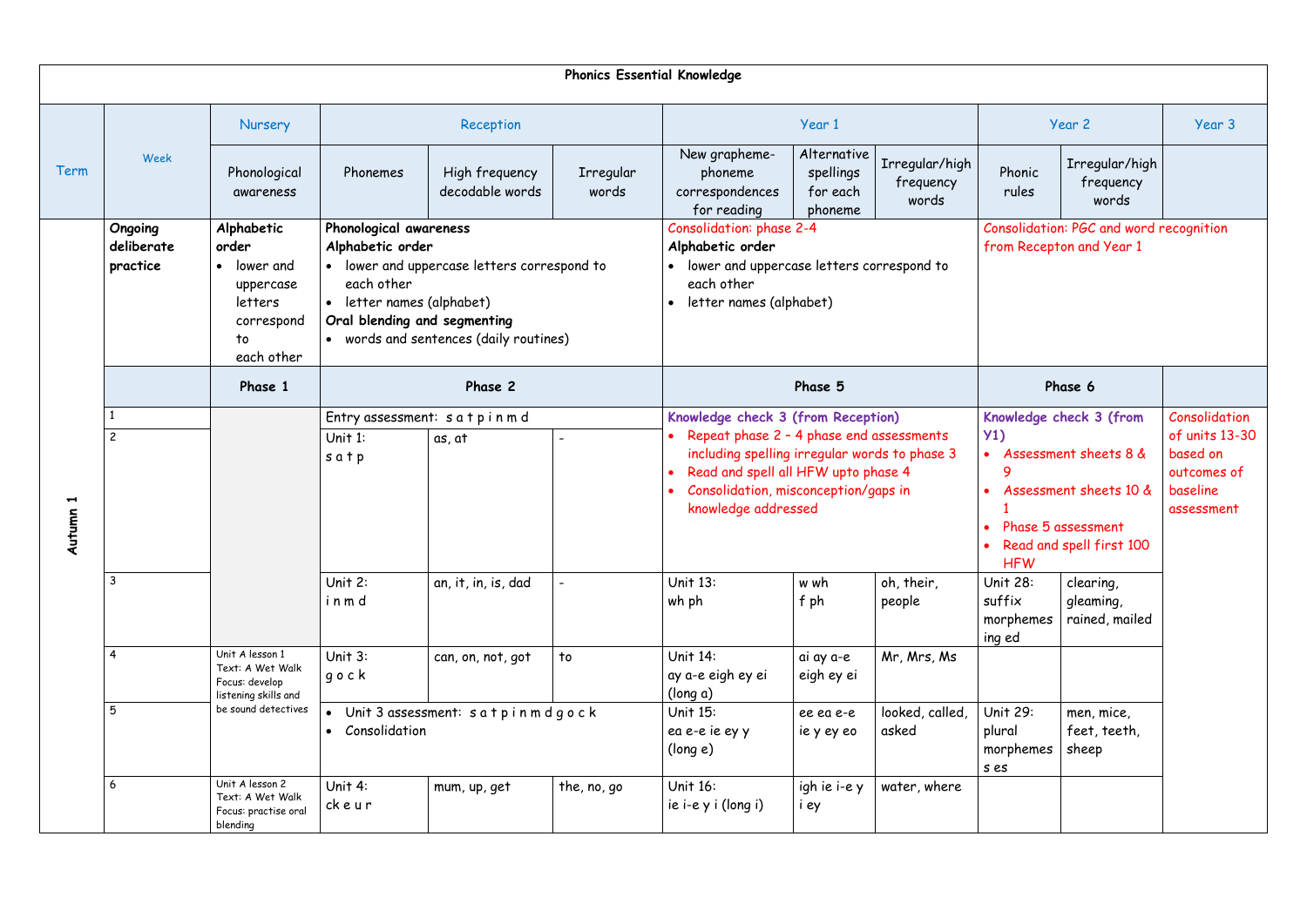|                                     | 7                                                                                        |                                                                                                    | Unit $5:$<br>$h\,b\,f, ff\,l, ll$ ss                                                                                                                                                                                                                                                                                                    | had, back, his,<br>big, him, if, of,<br>off, but | I, into, her            | Unit 17:<br>ow o-e o/oe (long<br>$\circ)$                                                                                                                                                                                                    | oa ow o-e<br>oe o                      | who, again                                    | <b>Unit 30:</b><br>prefix<br>morphemes<br>re un<br>prefix,<br>root,<br>suffix | vowel,<br>consonant,<br>prefix, suffix,<br>syllable |  |
|-------------------------------------|------------------------------------------------------------------------------------------|----------------------------------------------------------------------------------------------------|-----------------------------------------------------------------------------------------------------------------------------------------------------------------------------------------------------------------------------------------------------------------------------------------------------------------------------------------|--------------------------------------------------|-------------------------|----------------------------------------------------------------------------------------------------------------------------------------------------------------------------------------------------------------------------------------------|----------------------------------------|-----------------------------------------------|-------------------------------------------------------------------------------|-----------------------------------------------------|--|
| $\boldsymbol{\mathsf{N}}$<br>Autumn | Unit A lesson 3<br>Text: A Wet Walk<br>Focus: practise<br>alliteration<br>$\overline{c}$ |                                                                                                    | Phase 2 assessment: s a t p i n m d g o c k ck, e u<br>$r$ h b ff $\parallel$ ss<br>Assessment sheets 1 & 2: names and sounds of<br>the alphabet, writing letters (stop after 19<br>letters)<br>Read the seven phase 2 irregular/tricky words<br>the, to, I, no, go, into, her<br>Read the 23 phase 2 HFW<br>Consolidation<br>$\bullet$ |                                                  |                         | Assessment sheets 8 & 9: spelling new<br>graphemes and vowel digraphs/trigraphs<br>Assessment sheets 10 $\&$ 11: reading new<br>graphemes and vowel digraphs/trigraphs<br>Consolidation<br>$\bullet$<br>Spell the 14 phase 4 irregular words |                                        |                                               |                                                                               |                                                     |  |
|                                     |                                                                                          | Unit 6:                                                                                            | Phase 3<br>will                                                                                                                                                                                                                                                                                                                         | me, be                                           |                         |                                                                                                                                                                                                                                              |                                        |                                               |                                                                               |                                                     |  |
|                                     | $\mathbf{3}$                                                                             | Unit A lesson 4<br>Text: A Wet Walk<br>Focus: sounds made<br>with voices                           | $j$ v w $x$<br>Unit $7:$<br>y z, zz qu                                                                                                                                                                                                                                                                                                  |                                                  | he, my, by, she         | <b>Unit 18:</b><br>ew ue u-e<br>(long u)<br>u/oul (short oo)                                                                                                                                                                                 | 00 ew ue u-<br>e ui ou<br>oo / u / oul | thought,<br>through                           |                                                                               |                                                     |  |
|                                     | -4                                                                                       |                                                                                                    | Unit 8: ch sh<br>th ng                                                                                                                                                                                                                                                                                                                  | that, this, then,<br>them, with                  | they                    | Unit 19:<br>aw au al                                                                                                                                                                                                                         | or aw au a                             | work, laughed,<br>because                     |                                                                               |                                                     |  |
|                                     | 5                                                                                        | Unit B lesson 1<br>Text: All Sorts of<br>Art<br>Focus:                                             | Unit 9:<br>ai ee igh oa<br>oo (long) oo<br>(short)                                                                                                                                                                                                                                                                                      | look, see, too                                   | we, are                 | Unit 20:<br>ir er<br>ear                                                                                                                                                                                                                     | ur ir er ear                           | Thursday,<br>Saturday,<br>thirteen,<br>thirty |                                                                               |                                                     |  |
|                                     | 6                                                                                        | Raise awareness of<br>sounds around them.<br>Participate in mark-<br>making activities             | Unit 10:<br>ar or ur ow oi                                                                                                                                                                                                                                                                                                              | for, now, down                                   | you                     | <b>Unit 21:</b><br>ou oy                                                                                                                                                                                                                     | ow ou<br>oi oy                         | different, any,<br>many                       |                                                                               |                                                     |  |
|                                     |                                                                                          | Unit B lesson 2<br>Text: All Sorts of<br>Art<br>Focus:<br>Raise awareness of<br>sounds around them | Unit 11:<br>ear air ure er                                                                                                                                                                                                                                                                                                              |                                                  | all, was, give,<br>live | <b>Unit 22:</b><br>ere eer<br>are ear                                                                                                                                                                                                        | ear ere eer<br>air are ear             | eyes, friends                                 |                                                                               |                                                     |  |
| $\blacktriangleright$<br>Spring     |                                                                                          | Unit B lesson 3<br>Text: All Sorts of<br>Art                                                       | Phase 3 assessment: $j \vee w \times y$ z zz qu ch sh th ng<br>$\bullet$<br>ai ee igh oa oo (long) oo (short) ar or ur ow oi ear<br>air ure er                                                                                                                                                                                          |                                                  |                         | Assessment sheets 8 & 9: spelling new<br>graphemes and vowel digraphs/trigraphs                                                                                                                                                              |                                        |                                               |                                                                               |                                                     |  |
|                                     | $\overline{c}$                                                                           | Focus:<br>Develop awareness<br>of rhythm and<br>sounds                                             | Assessment sheets 3 & 4: sounds and spellings of<br>digraphs and trigraphs<br>Assessment sheet 5: blending and segmenting<br>CVC words                                                                                                                                                                                                  |                                                  |                         | Assessment sheets 10 & 11: reading new<br>graphemes and vowel digraphs/trigraphs                                                                                                                                                             |                                        |                                               |                                                                               |                                                     |  |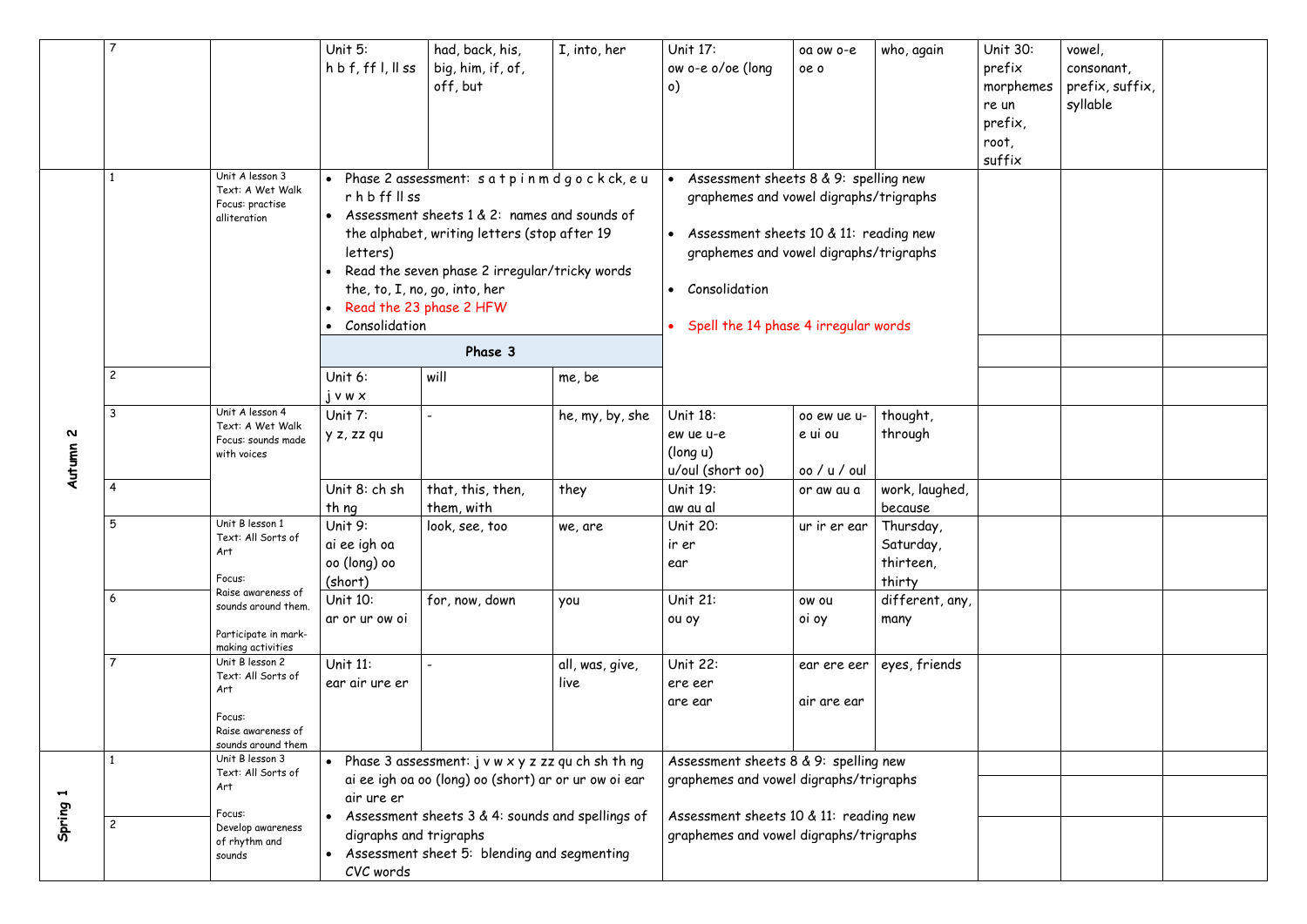|                                     | Unit B lesson 4<br>3<br>Art                                                      | Text: All Sorts of                                                                                           | Read the 14 phase 3 irregular/tricky words he,<br>$\bullet$<br>she, we, me, be, was, my, you, they, all, are, by,<br>give, live<br>Spell phase 2 irregular words<br>Spell the 23 phase 2 HFW<br>Consolidation                             |                                                   | Consolidation                                                                               |                                |                          |  |  |
|-------------------------------------|----------------------------------------------------------------------------------|--------------------------------------------------------------------------------------------------------------|-------------------------------------------------------------------------------------------------------------------------------------------------------------------------------------------------------------------------------------------|---------------------------------------------------|---------------------------------------------------------------------------------------------|--------------------------------|--------------------------|--|--|
|                                     | Focus:                                                                           |                                                                                                              | Phase 4                                                                                                                                                                                                                                   |                                                   |                                                                                             |                                |                          |  |  |
|                                     | Develop children's<br>4<br>experience of rhyme<br>in speech                      |                                                                                                              | Unit 12:<br>went, from,<br>children, just, help<br>Adjacent<br>consonants<br>(cvcc, ccvc,<br>ccvcc,<br>cccvc, cccvcc)                                                                                                                     | said, have, like,<br>so, do, some,<br>come, were, | <b>Unit 23:</b><br>c k ck ch                                                                | c k ck qu x<br>two, once<br>ch |                          |  |  |
|                                     | Unit B lesson 5<br>5<br>Art                                                      | Text: All Sorts of                                                                                           |                                                                                                                                                                                                                                           | there, little,<br>one, when, out,<br>what         | Unit 24:<br>ce ci cy sc stl se                                                              | S C SC                         | great, clothes           |  |  |
|                                     | Focus:<br>6<br>start with                                                        | Think about the<br>sounds that words                                                                         | Consolidation                                                                                                                                                                                                                             |                                                   | <b>Unit 25:</b><br>ge gi gy dge                                                             | j g dge                        | it's, I'm, I'll,<br>I've |  |  |
| $\boldsymbol{\mathsf{N}}$<br>Spring | Unit C lesson 1<br>of words                                                      | Text: Nature shapes<br>Focus: initial sounds                                                                 | • Phase 4 assessment: CVCC, CCVC, CCVCC, CCCVCC<br>Assessment sheets 6 & 7: blending and<br>segmenting CCVC, CVCC and CCVCC words<br>Spell phase 3 irregular words<br>$\bullet$<br>• Spell the 12 phase 3 HFW                             |                                                   | <b>Unit 26:</b><br>le mb kn/gn wr                                                           | m mb<br>n kn gn<br>r wr        | don't, can't,<br>didn't  |  |  |
|                                     | Unit C lesson 2<br>$\overline{c}$<br>Focus:<br>Develop their<br>listening skills | Text: Nature shapes<br>Raise awareness of<br>sounds around them                                              | Consolidation of phase 2-4<br>phase 2-4 application within reading to develop<br>fluency<br>• guided reading<br>reading, spelling and applying HFW decodable and<br>irregular words (HFW to ph4/ irregular to ph3 -<br>spelling sessions) | Unit 27:<br>tch sh ea, zh, (w)a<br>$\mathbf{o}$   | ch tch<br>sh ch $t$ ss $s$   third<br>$\mathsf{c}$<br>e ea<br>s for zh<br>o / (w)a<br>u / o | first, second,                 |                          |  |  |
|                                     | Unit C lesson 3<br>3<br>Focus:<br>and segmenting<br>Unit C lesson 4<br>4         | Text: Nature shapes<br>Distinguish between<br>voice sounds and<br>begin oral blending<br>Text: Nature shapes | dictation of phrases/sentences<br>(consolidation/application as above ongoing<br>throughout summer term)                                                                                                                                  | Consolidation                                     |                                                                                             |                                |                          |  |  |
|                                     | Focus:<br>sound-makers<br>Unit C lesson 5<br>5<br>6<br>Focus:                    | Develop awareness<br>of sounds made by<br>instruments and<br>Text: Nature shapes                             |                                                                                                                                                                                                                                           |                                                   |                                                                                             |                                |                          |  |  |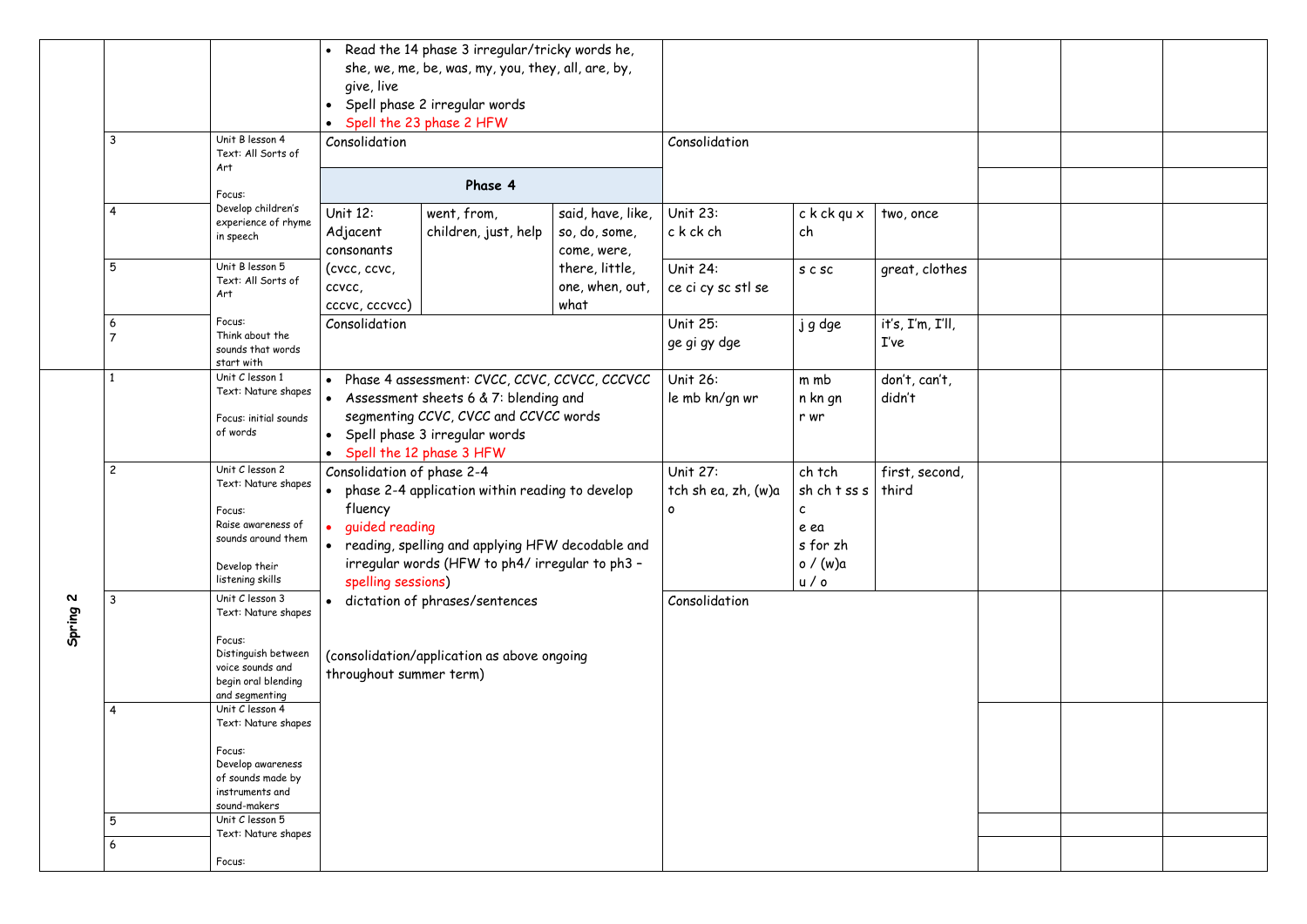|                                 |                | initial sounds of<br>words                                                                                                               |                                                                                                                                                         |                                                                                                                                                                                                                                                                                                     |  |
|---------------------------------|----------------|------------------------------------------------------------------------------------------------------------------------------------------|---------------------------------------------------------------------------------------------------------------------------------------------------------|-----------------------------------------------------------------------------------------------------------------------------------------------------------------------------------------------------------------------------------------------------------------------------------------------------|--|
| $\blacktriangleright$<br>Summer |                | Unit D lesson 1<br>Text: The Missing<br>Button<br>Focus:<br>Distinguish between<br>voice sounds<br>Begin oral blending<br>and segmenting | Repeat phase 2 - 4 phase end assessments<br>including spelling irregular words to phase 3<br>Read and spell all HFW upto phase 4 (knowledge<br>check 1) | Assessment sheets 8 & 9: spelling new<br>$\bullet$<br>graphemes and vowel digraphs/trigraphs<br>Assessment sheets 10 & 11: reading new<br>$\bullet$<br>graphemes and vowel digraphs/trigraphs<br>Phase 5 assessment (knowledge check 1)                                                             |  |
|                                 | $\overline{c}$ | Unit D lesson 2<br>Text: The Missing<br>Button<br>Focus:<br>Develop experiences<br>of rhyme in speech                                    |                                                                                                                                                         |                                                                                                                                                                                                                                                                                                     |  |
|                                 | 3              | Unit D lesson 3<br>Text: The Missing<br>Button<br>Focus:<br>Develop awareness<br>of sounds made by<br>musical instruments                | Phase 2-4 gaps in knowledge addressed,<br>$\bullet$<br>consolidation and application<br>Practise spelling the 14 phase 4 irregular words                | Phase 5 gaps in knowledge addressed,<br>consolidation and application<br>read and spell phonically decodable two-<br>$\bullet$<br>syllable and three-syllable words<br>read automatically all the words in the list of<br>100 high frequency word<br>accurately spell most of the words in the list |  |
|                                 | 4              | Unit E lesson 1<br>Text: From Seed to<br>Sandwich<br>Focus:<br>Begin oral blending<br>and segmenting                                     |                                                                                                                                                         |                                                                                                                                                                                                                                                                                                     |  |
|                                 | 5              | Unit E lesson 2<br>Text: From Seed to<br>Sandwich<br>Focus:<br>Think about the<br>sounds that words<br>start with                        |                                                                                                                                                         | of 100 high frequency words<br>• form each letter correctly                                                                                                                                                                                                                                         |  |
| N<br>Summer                     |                | Unit E lesson 3<br>Text: From Seed to<br>Sandwich<br>Focus:<br>Think about the<br>sounds that words<br>start with                        | Vowels: a, e, i, o, u can have both a short and a long<br>sound<br>Syllables: clap and tap syllables in one and two<br>syllable words                   |                                                                                                                                                                                                                                                                                                     |  |
|                                 | $\overline{c}$ | Unit E lesson 4<br>Text: From Seed to<br>Sandwich<br>Focus:<br>Think about the<br>sounds that words<br>start with                        | Procedure for spelling words<br>selecting or writing the letters for each sound and<br>blending to read                                                 |                                                                                                                                                                                                                                                                                                     |  |
|                                 | 3              | Unit E lesson 5<br>Text: From Seed to<br>Sandwich<br>Focus:                                                                              | Sentence structure<br>• a sentence is a group of words<br>• a sentence begins with a capital letter                                                     |                                                                                                                                                                                                                                                                                                     |  |